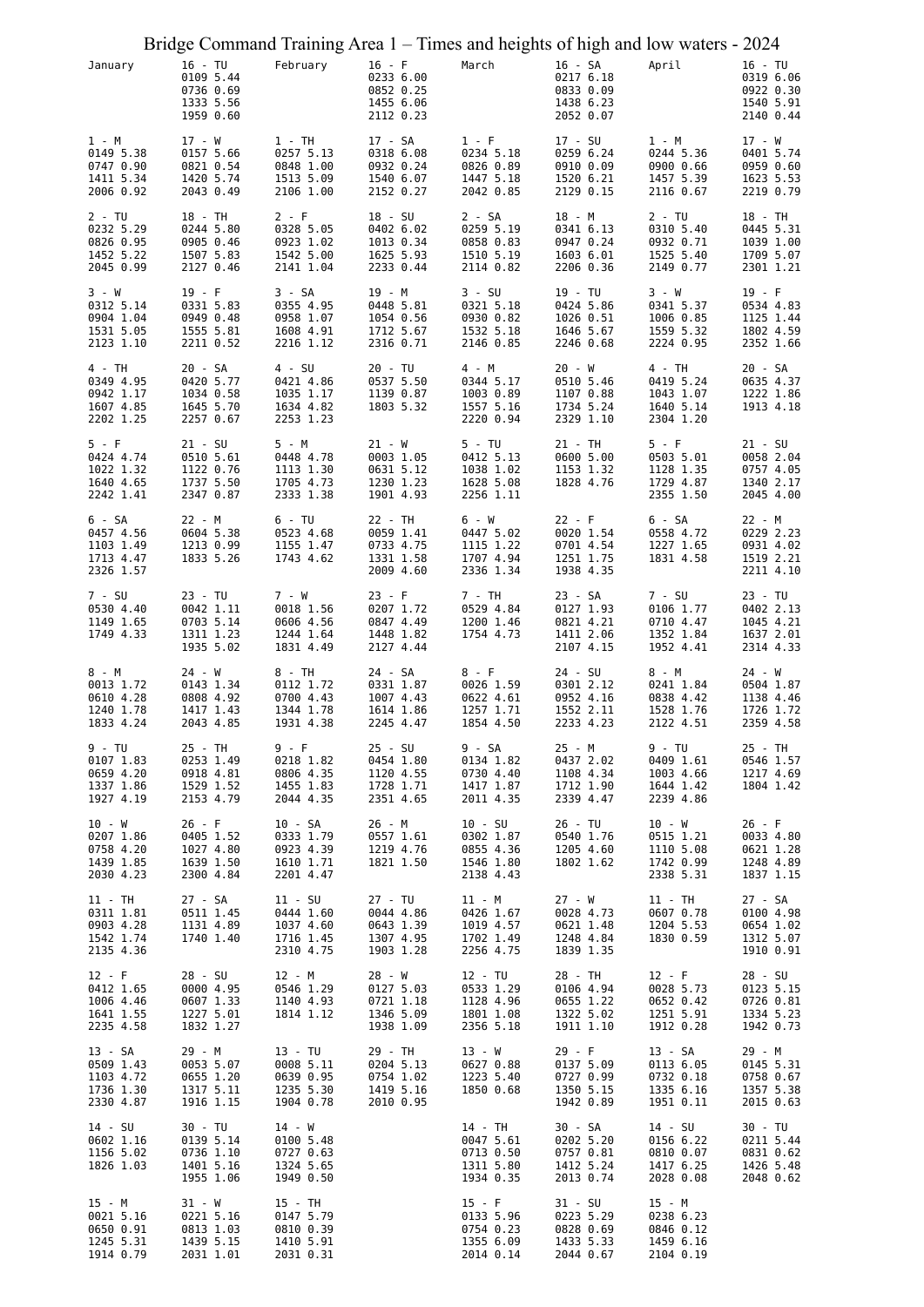|                                                              |                                                               | Bridge Command Training Area 1 – Times and heights of high and low waters - 2024 |                                                               |                                                               |           |                                                  |                                                               |                                                               |                                     |
|--------------------------------------------------------------|---------------------------------------------------------------|----------------------------------------------------------------------------------|---------------------------------------------------------------|---------------------------------------------------------------|-----------|--------------------------------------------------|---------------------------------------------------------------|---------------------------------------------------------------|-------------------------------------|
| May                                                          | 16 - TH<br>0343 5.52<br>0938 0.78<br>1604 5.33<br>2158 0.95   | June                                                                             | $16 - SU$<br>0458 4.72<br>1049 1.44<br>1721 4.57<br>2313 1.57 | July                                                          | 16 - TU   | 0509 4.63<br>1109 1.43<br>1726 4.53<br>2331 1.52 | August                                                        | $16 - F$<br>0524 4.61                                         | 1155 1.53<br>1742 4.53              |
| 1 - W<br>0242 5.51<br>0905 0.65<br>1459 5.50<br>2123 0.70    | $17 - F$<br>0427 5.13<br>1019 1.13<br>1650 4.92<br>2242 1.31  | $1 - SA$<br>0348 5.42<br>1010 0.91<br>1612 5.34<br>2234 1.00                     | 17 - M<br>0545 4.42<br>1138 1.69<br>1811 4.29                 | 1 - M<br>0431 5.50<br>1050 0.84<br>1658 5.44<br>2316 0.91     | 17 - W    | 0543 4.44<br>1153 1.61<br>1800 4.35              | $1 - TH$<br>0559 5.44<br>1210 0.94<br>1828 5.31               | 17 - SA<br>0018 1.63<br>0604 4.45<br>1243 1.74<br>1828 4.37   |                                     |
| 2 - TH<br>0318 5.48<br>0941 0.78<br>1537 5.42<br>2201 0.88   | 18 - SA<br>0515 4.71<br>1105 1.50<br>1742 4.51<br>2331 1.69   | $2 - SU$<br>0439 5.25<br>1101 1.11<br>1707 5.15<br>2329 1.21                     | 18 - TU<br>0004 1.80<br>0638 4.18<br>1233 1.90<br>1908 4.10   | $2 - TU$<br>0525 5.36<br>1144 1.00<br>1754 5.28               | 18 - TH   | 0017 1.69<br>0619 4.27<br>1242 1.77<br>1841 4.21 | $2 - F$<br>0037 1.07<br>0657 5.18<br>1307 1.20<br>1929 5.05   | 18 - SU<br>0111 1.83<br>0656 4.29<br>1344 1.91                | 1928 4.22                           |
| 3 - F<br>0359 5.34<br>1022 0.99<br>1622 5.23<br>2244 1.12    | $19 - SU$<br>0612 4.32<br>1200 1.85<br>1847 4.16              | 3 - M<br>0538 5.05<br>1201 1.31<br>1810 4.96                                     | 19 - W<br>0102 1.97<br>0739 4.04<br>1334 2.01<br>2012 4.01    | 3 - W<br>0013 1.08<br>0625 5.20<br>1243 1.15<br>1856 5.13     | $19 - F$  | 0109 1.84<br>0704 4.16<br>1337 1.89<br>1931 4.13 | $3 - SA$<br>0139 1.32<br>0802 4.94<br>1413 1.42<br>2037 4.85  | 19 - M<br>0220 1.96<br>0805 4.18<br>1459 1.96                 | 2045 4.18                           |
| 4 - SA<br>0447 5.11<br>1110 1.26<br>1715 4.97<br>2339 1.41   | 20 - M<br>0033 2.00<br>0726 4.05<br>1309 2.10<br>2008 3.98    | 4 - TU<br>0036 1.39<br>0645 4.89<br>1313 1.43<br>1921 4.85                       | 20 - TH<br>0206 2.02<br>0844 4.01<br>1438 2.01<br>2114 4.04   | 4 - TH<br>0116 1.22<br>0729 5.07<br>1349 1.27<br>2002 5.04    | 20 - SA   | 0208 1.92<br>0801 4.11<br>1439 1.92<br>2033 4.12 | 4 - SU<br>0250 1.49<br>0913 4.80<br>1528 1.53<br>2150 4.79    | $20 - TU$<br>0339 1.92<br>0927 4.23<br>1616 1.83<br>2208 4.32 |                                     |
| $5 - SU$<br>0546 4.83<br>1212 1.54<br>1820 4.71              | $21 - TU$<br>0148 2.16<br>0850 3.98<br>1428 2.17<br>2128 4.01 | 5 - W<br>0151 1.45<br>0758 4.86<br>1430 1.42<br>2035 4.90                        | $21 - F$<br>0309 1.96<br>0941 4.09<br>1538 1.89<br>2206 4.16  | $5 - F$<br>0224 1.29<br>0836 5.02<br>1458 1.30<br>2110 5.03   | $21 - SU$ | 0312 1.90<br>0906 4.16<br>1544 1.85<br>2140 4.22 | 5 - M<br>0406 1.53<br>1026 4.81<br>1643 1.49<br>2300 4.86     | $21 - W$<br>0451 1.69<br>1044 4.47<br>2317 4.65               | 1723 1.53                           |
| 6 - M<br>0051 1.64<br>0658 4.62<br>1335 1.69<br>1939 4.58    | 22 - W<br>0307 2.13<br>1001 4.08<br>1541 2.05<br>2230 4.17    | 6 - TH<br>0307 1.35<br>0910 4.97<br>1541 1.26<br>2144 5.07                       | 22 - SA<br>0406 1.80<br>1028 4.25<br>1632 1.70<br>2249 4.36   | 6 - SA<br>0333 1.28<br>0944 5.06<br>1606 1.24<br>2216 5.10    | 22 - M    | 0415 1.77<br>1011 4.31<br>1645 1.67<br>2241 4.43 | $6 - TU$<br>0516 1.43<br>1132 4.93<br>1747 1.35               | 22 - TH<br>0552 1.35<br>1147 4.84<br>1819 1.16                |                                     |
| 7 - TU<br>0220 1.68<br>0821 4.60<br>1503 1.60<br>2102 4.69   | 23 - TH<br>0410 1.94<br>1054 4.27<br>1636 1.82<br>2315 4.37   | 7 - F<br>0413 1.14<br>1015 5.19<br>1642 1.03<br>2245 5.32                        | 23 - SU<br>0457 1.58<br>1108 4.48<br>1721 1.46<br>2327 4.60   | 7 - SU<br>0437 1.18<br>1047 5.16<br>1707 1.12<br>2317 5.23    | 23 - TU   | 0514 1.55<br>1110 4.57<br>1741 1.42<br>2336 4.72 | 7 - W<br>0002 5.01<br>0614 1.27<br>1230 5.09<br>1839 1.19     | $23 - F$<br>0013 5.05<br>1907 0.79                            | 0643 0.97<br>1238 5.25              |
| 8 - W<br>0343 1.47<br>0940 4.83<br>1617 1.31<br>2214 5.00    | $24 - F$<br>0459 1.68<br>1133 4.48<br>1720 1.55<br>2349 4.58  | 8 - SA<br>0510 0.91<br>1113 5.44<br>1735 0.80<br>2340 5.55                       | 24 - M<br>0543 1.34<br>1146 4.73<br>1805 1.22                 | 8 - M<br>0534 1.06<br>1145 5.29<br>1801 1.00                  | $24 - W$  | 0607 1.28<br>1202 4.87<br>1831 1.13              | 8 - TH<br>0056 5.17<br>0702 1.11<br>1320 5.23<br>1923 1.04    | 24 - SA<br>0102 5.45<br>0729 0.62<br>1325 5.63<br>1950 0.48   |                                     |
| 9 - TH<br>0448 1.13<br>1045 5.19<br>1715 0.95<br>2314 5.38   | 25 - SA<br>0540 1.41<br>1203 4.69<br>1759 1.27                | 9 - SU<br>0559 0.71<br>1205 5.64<br>1822 0.64                                    | $25 - TU$<br>0005 4.87<br>0627 1.11<br>1224 5.00<br>1848 1.00 | 9 - TU<br>0013 5.35<br>0625 0.95<br>1239 5.40<br>1849 0.90    | 25 - TH   | 0026 5.03<br>0655 1.00<br>1250 5.19<br>1918 0.86 | $9 - F$<br>0143 5.28<br>0743 0.99<br>1404 5.31<br>2002 0.94   | 25 - SU<br>0148 5.79<br>0811 0.36<br>1409 5.93<br>2031 0.27   |                                     |
| $10 - F$<br>0541 0.77<br>1140 5.56<br>1804 0.61              | 26 - SU<br>0016 4.80<br>0618 1.15<br>1229 4.91<br>1836 1.03   | 10 - M<br>0030 5.71<br>0644 0.58<br>1254 5.76<br>1905 0.55                       | 26 - W<br>0044 5.12<br>0709 0.90<br>1304 5.24<br>1930 0.82    | $10 - W$<br>0104 5.43<br>0711 0.87<br>1328 5.45<br>1933 0.85  | $26 - F$  | 0113 5.34<br>0740 0.75<br>1336 5.48<br>2002 0.64 | 10 - SA<br>0225 5.32<br>0820 0.91<br>1444 5.31<br>2037 0.90   | 26 - M<br>0231 6.03<br>0851 0.21<br>1453 6.10<br>2111 0.18    |                                     |
| 11 - SA<br>0005 5.73<br>0626 0.48<br>1228 5.86<br>1847 0.37  | 27 - M<br>0042 5.03<br>0654 0.92<br>1256 5.14<br>1913 0.84    | $11 - TU$<br>0117 5.77<br>0725 0.54<br>1340 5.76<br>1945 0.56                    | 27 - TH<br>0125 5.35<br>0751 0.75<br>1346 5.44<br>2012 0.70   | $11 - TH$<br>0152 5.45<br>0753 0.85<br>1414 5.43<br>2013 0.86 | 27 - SA   | 0159 5.60<br>0824 0.56<br>1422 5.70<br>2045 0.49 | $11 - SU$<br>0302 5.28<br>0854 0.89<br>1519 5.24<br>2111 0.90 | 27 - TU<br>0315 6.12<br>0930 0.18                             | 1536 6.12<br>2150 0.22              |
| 12 - SU<br>0051 5.97<br>0707 0.30<br>1313 6.04<br>1927 0.25  | 28 - TU<br>0111 5.24<br>0731 0.76<br>1327 5.34<br>1949 0.71   | 12 - W<br>0202 5.73<br>0805 0.60<br>1424 5.66<br>2025 0.65                       | $28 - F$<br>0208 5.51<br>0833 0.67<br>1430 5.56<br>2055 0.65  | $12 - F$<br>0236 5.39<br>0833 0.88<br>1458 5.33<br>2052 0.92  | 28 - SU   | 0244 5.78<br>0907 0.45<br>1507 5.83<br>2128 0.43 | 12 - M<br>0335 5.18<br>0928 0.93<br>1550 5.11<br>2145 0.96    | 28 - W<br>0358 6.07<br>2230 0.39                              | 1010 0.29<br>1621 5.98              |
| 13 - M<br>0135 6.08<br>0746 0.24<br>1357 6.07<br>2004 0.26   | 29 - W<br>0144 5.41<br>0808 0.68<br>1402 5.47<br>2026 0.66    | 13 - TH<br>0246 5.57<br>0844 0.73<br>1508 5.46<br>2104 0.82                      | 29 - SA<br>0253 5.59<br>0917 0.66<br>1516 5.60<br>2139 0.68   | 13 - SA<br>0318 5.26<br>0911 0.97<br>1539 5.17<br>2130 1.03   | 29 - M    | 0330 5.85<br>0949 0.44<br>1554 5.85<br>2211 0.47 | $13 - TU$<br>0403 5.04<br>1002 1.01<br>1616 4.97<br>2219 1.07 | 29 - TH<br>0444 5.86<br>1051 0.52<br>1708 5.71<br>2313 0.67   |                                     |
| 14 - TU<br>0218 6.03<br>0823 0.31<br>1439 5.95<br>2042 0.39  | 30 - TH<br>0221 5.51<br>0845 0.67<br>1441 5.52<br>2105 0.70   | 14 - F<br>0330 5.33<br>0924 0.93<br>1551 5.19<br>2144 1.05                       | 30 - SU<br>0340 5.58<br>1002 0.72<br>1605 5.55<br>2226 0.77   | 14 - SU<br>0358 5.07<br>0950 1.09<br>1617 4.97<br>2209 1.17   | 30 - TU   | 0417 5.82<br>1033 0.53<br>1642 5.76<br>2256 0.60 | 14 - W<br>0428 4.89<br>1037 1.15<br>1640 4.82<br>2255 1.23    | $30 - F$<br>1758 5.35                                         | 0532 5.54<br>1136 0.85              |
| $15 - W$<br>0300 5.84<br>0900 0.50<br>1521 5.69<br>2119 0.63 | 31 - F<br>0302 5.51<br>0926 0.75<br>1524 5.48<br>2147 0.82    | 15 - SA<br>0413 5.04<br>1005 1.18<br>1635 4.88<br>2227 1.31                      |                                                               | 15 - M<br>0435 4.86<br>1029 1.25<br>1652 4.74<br>2249 1.34    | 31 - W    | 0507 5.67<br>1119 0.70<br>1732 5.56<br>2344 0.81 | 15 - TH<br>0453 4.75<br>1114 1.32<br>1707 4.68<br>2334 1.42   | 31 - SA<br>1227 1.23                                          | 0000 1.04<br>0626 5.14<br>1857 4.94 |